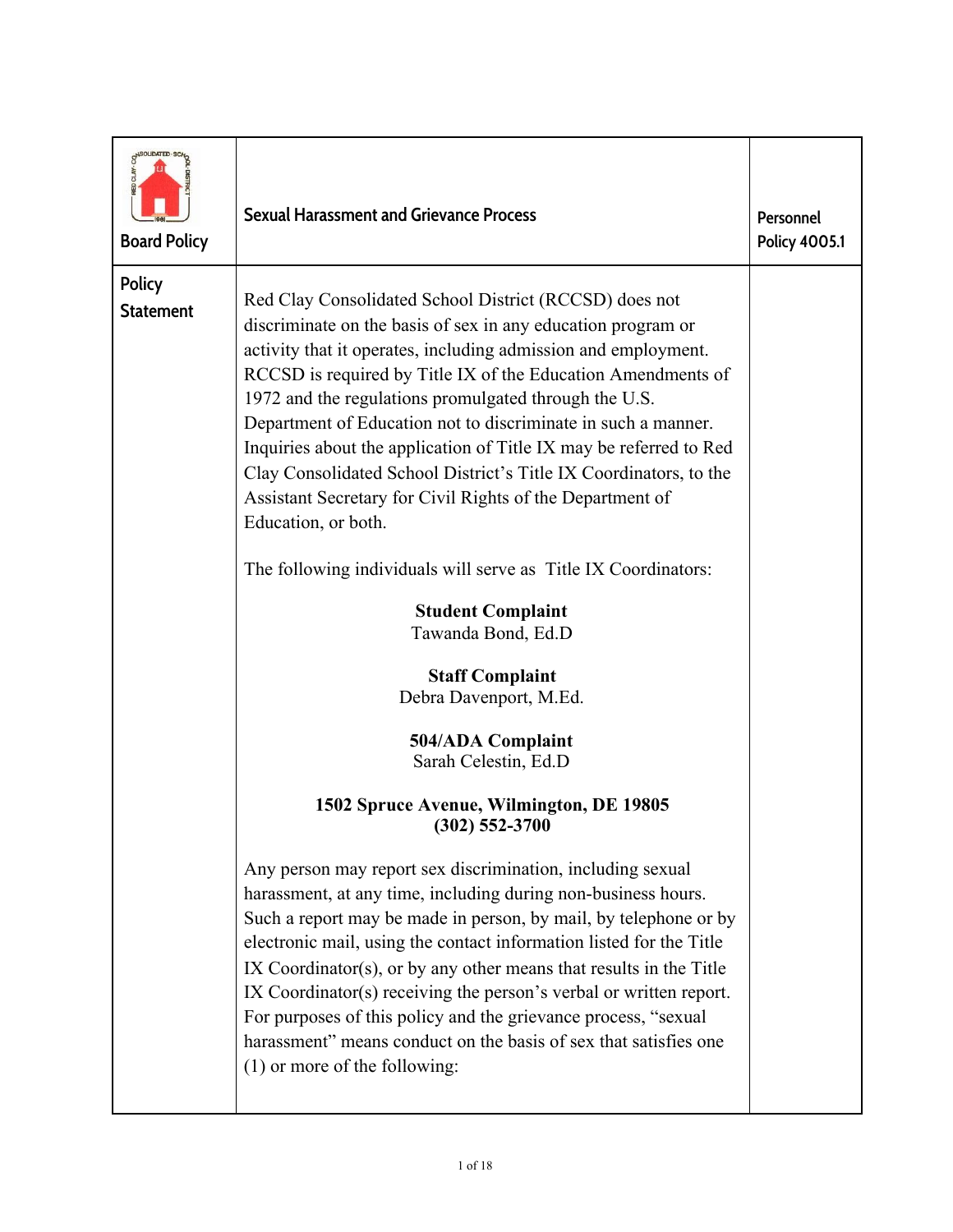| 1. A RCCSD employee conditioning the provision of an aid,<br>benefit, or service of Red Clay Consolidated School<br>District on an individual's participation in unwelcome<br>sexual conduct;                                                                                                                                                                                                                                                                                                                                                                                                                                                                                                                                                                                                                                                                                                     |  |
|---------------------------------------------------------------------------------------------------------------------------------------------------------------------------------------------------------------------------------------------------------------------------------------------------------------------------------------------------------------------------------------------------------------------------------------------------------------------------------------------------------------------------------------------------------------------------------------------------------------------------------------------------------------------------------------------------------------------------------------------------------------------------------------------------------------------------------------------------------------------------------------------------|--|
| Unwelcome conduct determined by a reasonable person<br>2.<br>to be so severe, pervasive and objectively offensive that it<br>effectively denies a person equal access to Red Clay's<br>education program or activity or                                                                                                                                                                                                                                                                                                                                                                                                                                                                                                                                                                                                                                                                           |  |
| 3. "Sexual assault" as defined in 20 USC 1092(f)(6)(A)(v),<br>"dating violence" as defined in $34$ USC $12291(a)(10)$ ,<br>"domestic violence" as defined in 34 USC $12291(a)(8)$ or<br>"stalking" as defined in $34$ USC $12291(a)(30)$ .                                                                                                                                                                                                                                                                                                                                                                                                                                                                                                                                                                                                                                                        |  |
| When the harassment or discrimination on the basis of sex does<br>not meet the definition of sexual harassment, the Title IX<br>Coordinator directs the individual to the applicable sex<br>discrimination process for investigation.                                                                                                                                                                                                                                                                                                                                                                                                                                                                                                                                                                                                                                                             |  |
| <b>Retaliation Prohibited</b>                                                                                                                                                                                                                                                                                                                                                                                                                                                                                                                                                                                                                                                                                                                                                                                                                                                                     |  |
| RCCSD prohibits intimidation, threats, coercion or discrimination<br>against any individual for the purpose of interfering with any right<br>or privilege secured by Title IX or this policy, or because the<br>individual has made a report or complaint, testified, assisted, or<br>participated or refused to participate in any manner in an<br>investigation proceeding or hearing, if applicable. Intimidation,<br>threats, coercion, or discrimination, including charges against an<br>individual for code of conduct violations that do not involve sex<br>discrimination or sexual harassment, but arise out of the same<br>facts or circumstances as a report or complaint of sex<br>discrimination, or a report or formal complaint of sexual<br>harassment, for the purpose of interfering with any right or<br>privilege secured by Title IX or this part, constitutes retaliation. |  |
|                                                                                                                                                                                                                                                                                                                                                                                                                                                                                                                                                                                                                                                                                                                                                                                                                                                                                                   |  |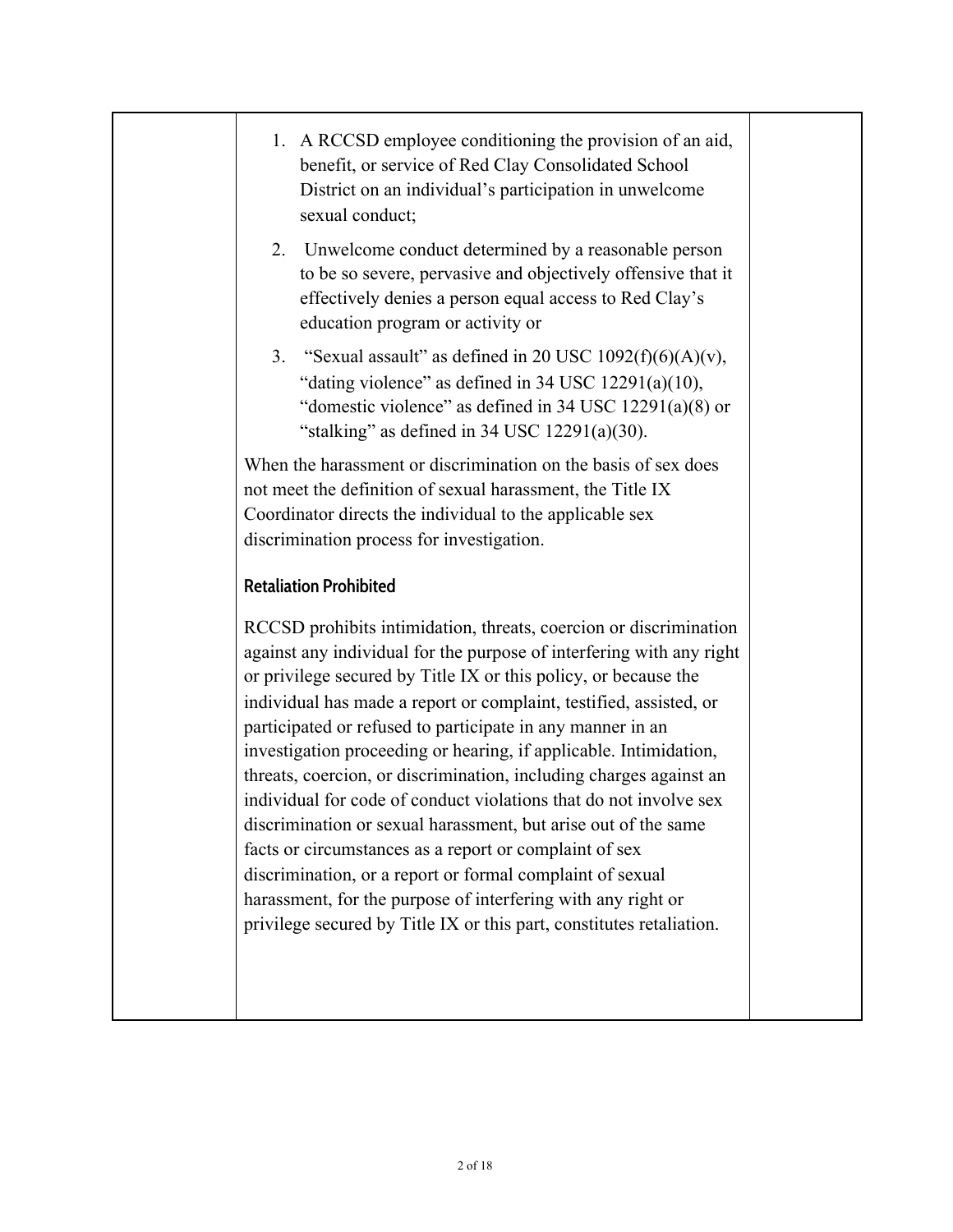## **Confidentiality**

RCCSD must keep confidential the identity of any individual who has made a report or complaint of sex discrimination, including any individual who has made a report or filed a formal complaint of sexual harassment, any individual who has been alleged to be the victim or perpetrator of conduct that could constitute sexual harassment, and any witness, except as may be permitted by Family Educational Rights and Privacy Act (FERPA) or as required by law, or to carry out the purposes of the Title IX regulations, including the conduct of any investigation, hearing or judicial proceeding arising thereunder.

#### **Training Requirements**

RCCSD ensures that Title IX Coordinators, investigators, decision-makers, and any person who facilitates an informal resolution process, receives training on the definition of sexual harassment, the scope of Red Clay's education program or activity, how to conduct an investigation and grievance process including hearings, appeals and informal resolution processes, when applicable, and how to serve impartially including by avoiding prejudgment of the facts at issue, conflicts of interest and bias. RCCSD also ensures that decision-makers and investigators receive training on issues of relevance of questions and evidence, including when questions and evidence about the complainant's sexual predisposition or prior sexual behavior are not relevant as set forth in the formal procedures that follow, and training on any technology to be used at a live hearing, if applicable. Investigators also receive training on issues of relevance to create an investigative report that fairly summarizes relevant evidence. All materials used to train individuals who receive training under this section must not rely on sex stereotypes and must promote impartial investigations and adjudications of formal complaints of sexual harassment and are made publicly available on the RCCSD website.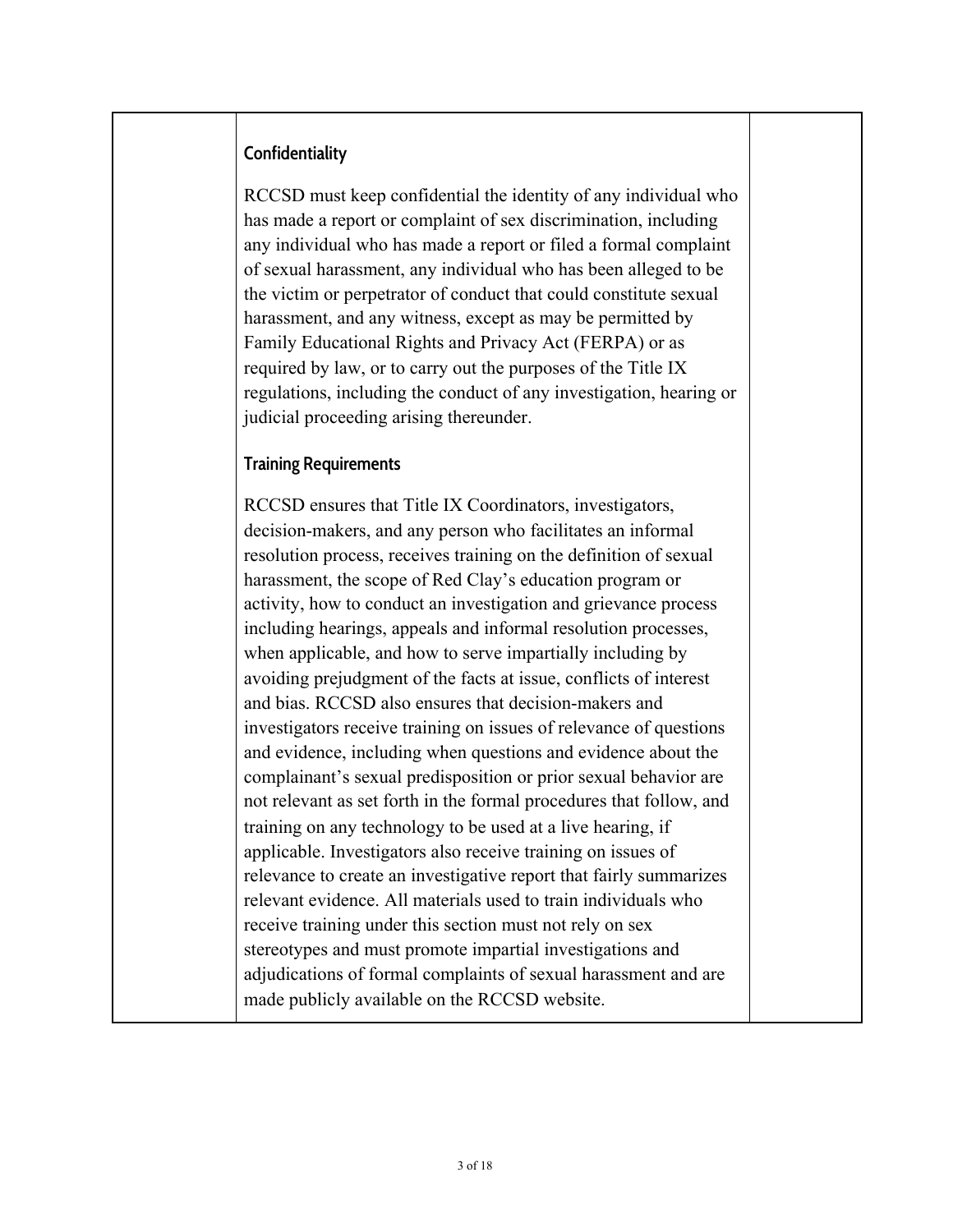#### **Conflict of Interest and Bias**

RCCSD ensures that Title IX Coordinators, investigators, decision-makers, and any person who facilitates an informal resolution process do not have a conflict of interest or bias for or against complainants or respondents generally or an individual complainant or respondent.

#### **Determination of Responsibility**

The individual who has been reported to be the perpetrator of conduct that could constitute sexual harassment is presumed not responsible for alleged conduct. A determination regarding responsibility will be made by the decision-maker at the conclusion of the investigation in accordance with the process outlined in the accompanying regulation. No disciplinary sanctions will be imposed unless and until a final determination of responsibility is reached.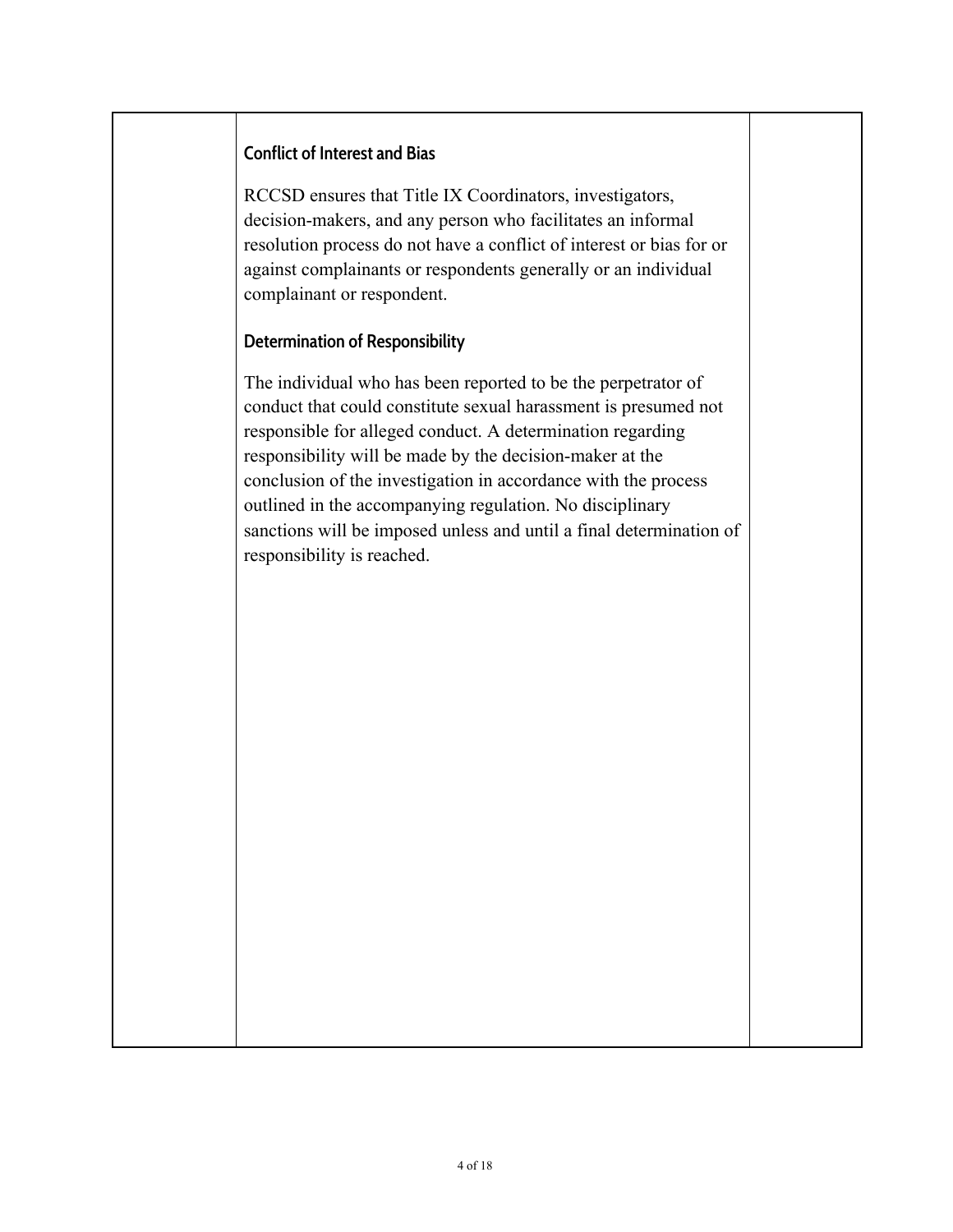# Sexual Harassment Grievance Process

The Board requires the following grievance process to be followed for the prompt and equitable resolution of student and employee complaints alleging any action that would be prohibited as sexual harassment by Title IX. The Board directs the process to be published in accordance with all statutory and regulatory requirements.

# **Definitions**

The following definitions apply for Title IX policies and procedures:

"Actual knowledge:" notice of sexual harassment or allegations of sexual harassment to the RCCSD Title IX Coordinator or any official of RCCSD who has authority to institute corrective measures on behalf of the District, or to any other employee of Red Clay Consolidated School District.

"Education program or activity:" includes locations, events or circumstances over which RCCSD exercised substantial control over both the individual who has been reported to be the perpetrator of conduct that could constitute sexual harassment, and the context in which the sexual harassment occurs.

"Complainant:" an individual who is alleged to be the victim of conduct that could constitute sexual harassment.

"Respondent:" an individual who has been reported to be the perpetrator of conduct that could constitute sexual harassment. "Formal complaint:" a document filed by a Complainant or signed by the Title IX Coordinator alleging sexual harassment against a Respondent and requesting that OCS investigate the allegation of sexual harassment.

"Supportive measures:" non-disciplinary, non-punitive individualized services offered as appropriate, as reasonably available and without fee or charge to the Complainant or Respondent before or after the filing of a formal complaint or where no formal complaint has been filed.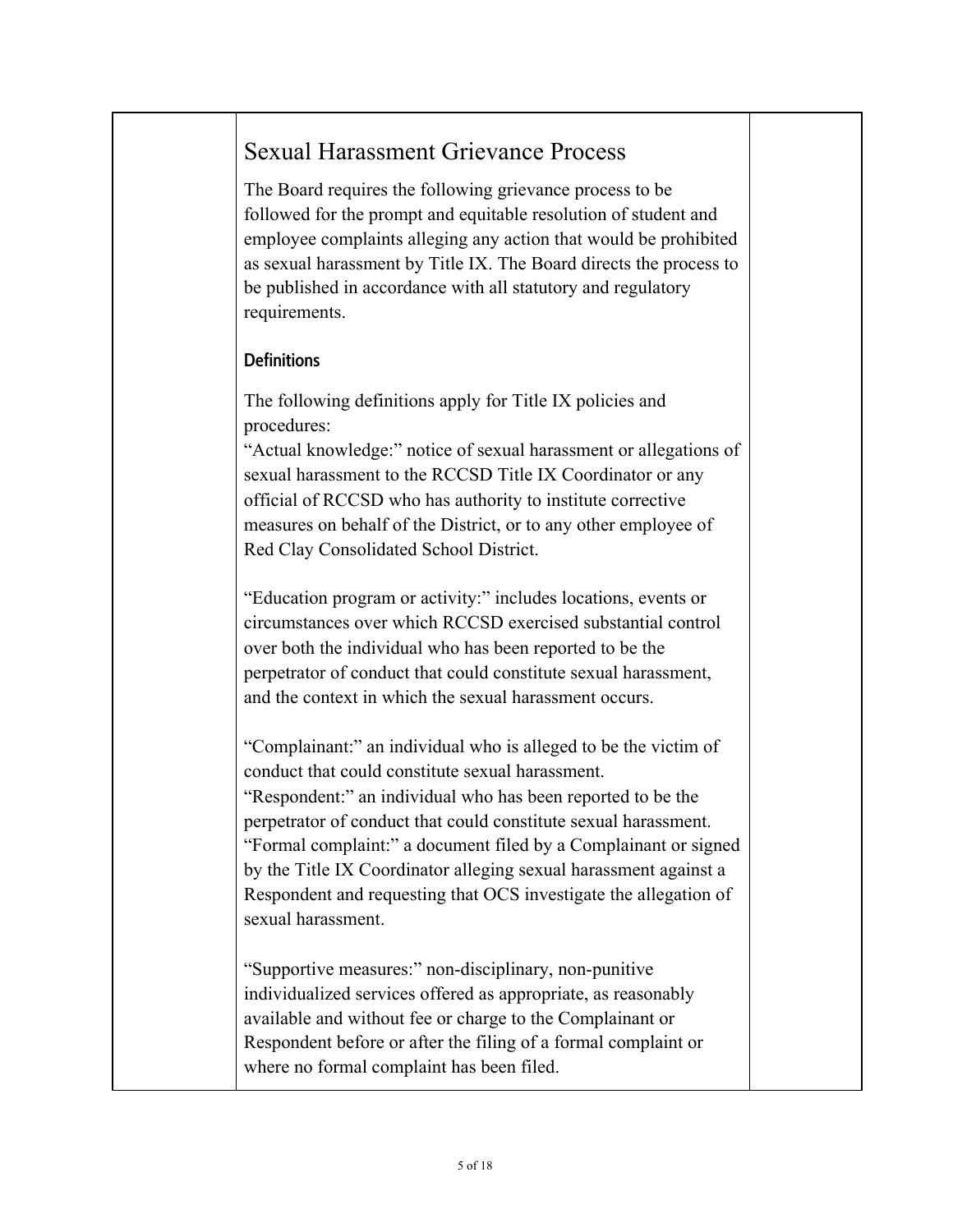## **Red Clay Consolidated School District Requirements**

When RCCSD has actual knowledge of sexual harassment in an education program or activity of RCCSD, Red Clay Consolidated School District will respond promptly in a manner that is not deliberately indifferent. When the harassment or discrimination on the basis of sex does not meet the definition of sexual harassment, the Title IX Coordinator will direct the individual to the applicable sex discrimination process for investigation.

RCCSD treats individuals who are alleged to be the victim (Complainant) and perpetrator (Respondent) of conduct that could constitute sexual harassment equitably by offering supportive measures. Supportive measures are designed to restore or preserve equal access to the School's education program or activity without unreasonably burdening the other party, including measures designed to protect the safety of all parties or the RCCSD educational environment, or deter sexual harassment. Supportive measures may include counseling, extensions of deadlines or other course- related adjustments, modifications of work or class schedules, mutual restrictions on contact between the parties, leaves of absence, increased security and monitoring of certain areas of RCCSD property, campus escort services, changes in work locations and other similar measures.

The Title IX Coordinator is responsible for coordinating the effective implementation of supportive measures. Upon the receipt of a complaint, the Title IX Coordinator must promptly contact the Complainant to discuss the availability of supportive measures, consider the Complainant's wishes with respect to supportive measures, inform the Complainant of the availability of supportive measures with or without the filing of a formal complaint, and explain to the Complainant the process for filing a formal complaint.

If RCCSD does not provide the Complainant with supportive measures, then RCCSD must document the reasons why such a response was not clearly unreasonable in light of the known circumstances.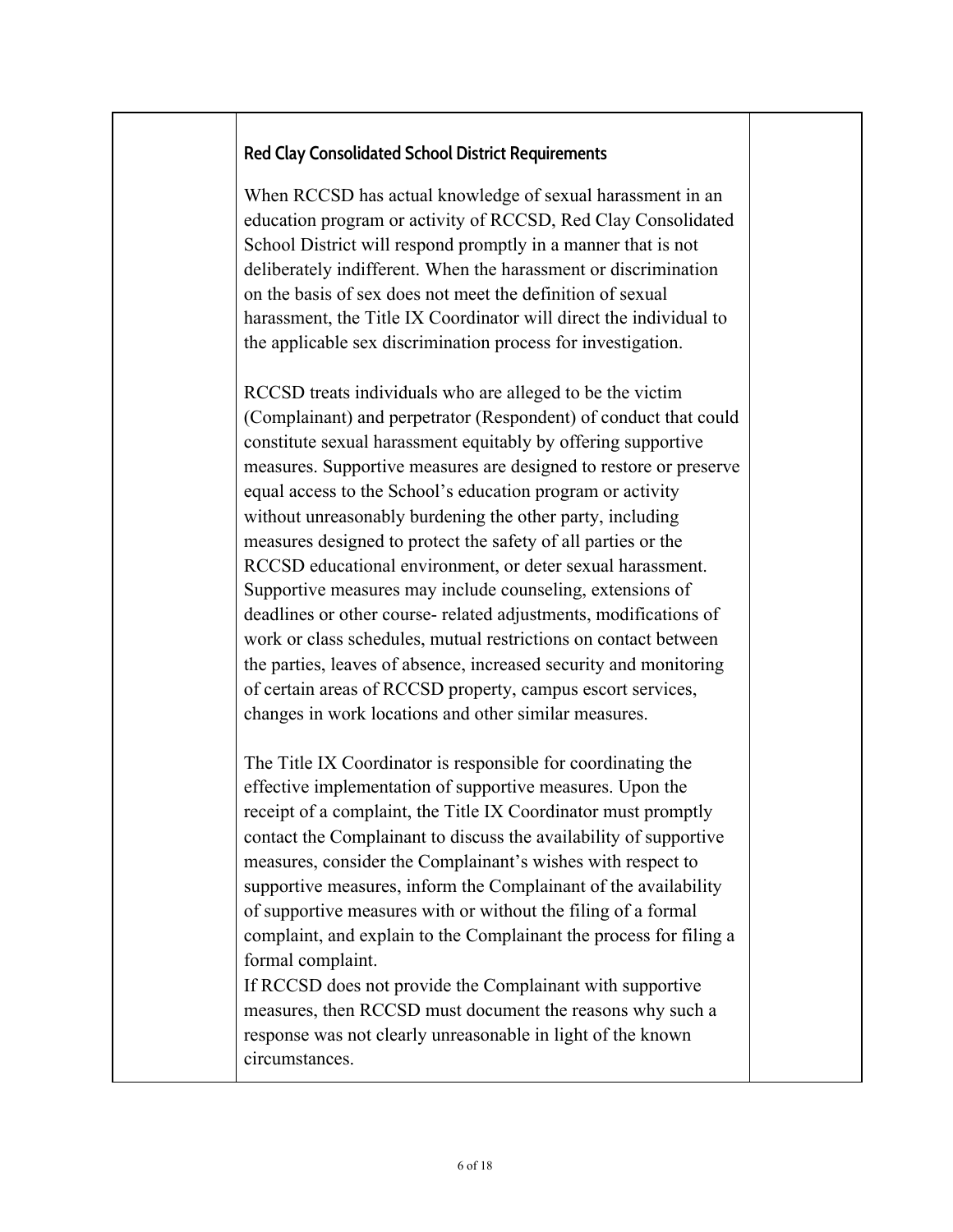#### **Timelines**

RCCSD has established reasonably prompt time frames for the conclusion of the grievance process, including time frames for filing and resolving appeals and informal resolution processes. The grievance process may be temporarily delayed or extended for good cause.

Good cause may include considerations such as the absence of a party, a party's advisor, or a witness; concurrent law enforcement activity; or the need for language assistance or accommodation of disabilities. In the event the grievance process is temporarily delayed for good cause, RCCSD will provide written notice to the Complainant and the Respondent of the delay or extension and the reasons for the action.

Upon the filing of the Formal Complaint, the Respondent will have ten (10) calendar days to respond and provide the Title IX Coordinator with such other supporting documentation and evidence as the Respondent may deem appropriate. Following the completion of these submissions, the Title IX Coordinator or such other person as appointed or selected and will investigate the allegations and the responses thereto and within ten (10) calendar days thereof provide the parties with such evidence or further questions as may be necessary for the investigation and the evidence review. The parties will have five (5) calendar days to respond to the investigator's evidence review. Following the completion of the investigation and within ten (10) calendar days thereof, a Written Investigative Report will be prepared and circulated to the Parties. The Parties will have ten (10) calendar days to submit a written response to the Title IX Coordinator. Within five (5) calendar days of the receipt of the Written Investigative Report by the Parties, each may submit such written questions to the Title IX Coordinator to be included by the Decision-Maker in rendering the Determination. Upon submission by the Complainant and the Respondent of their respective responses to the Written Investigative Report, The Decision-Maker shall render the Determination no later than fifteen (15) calendar days thereafter.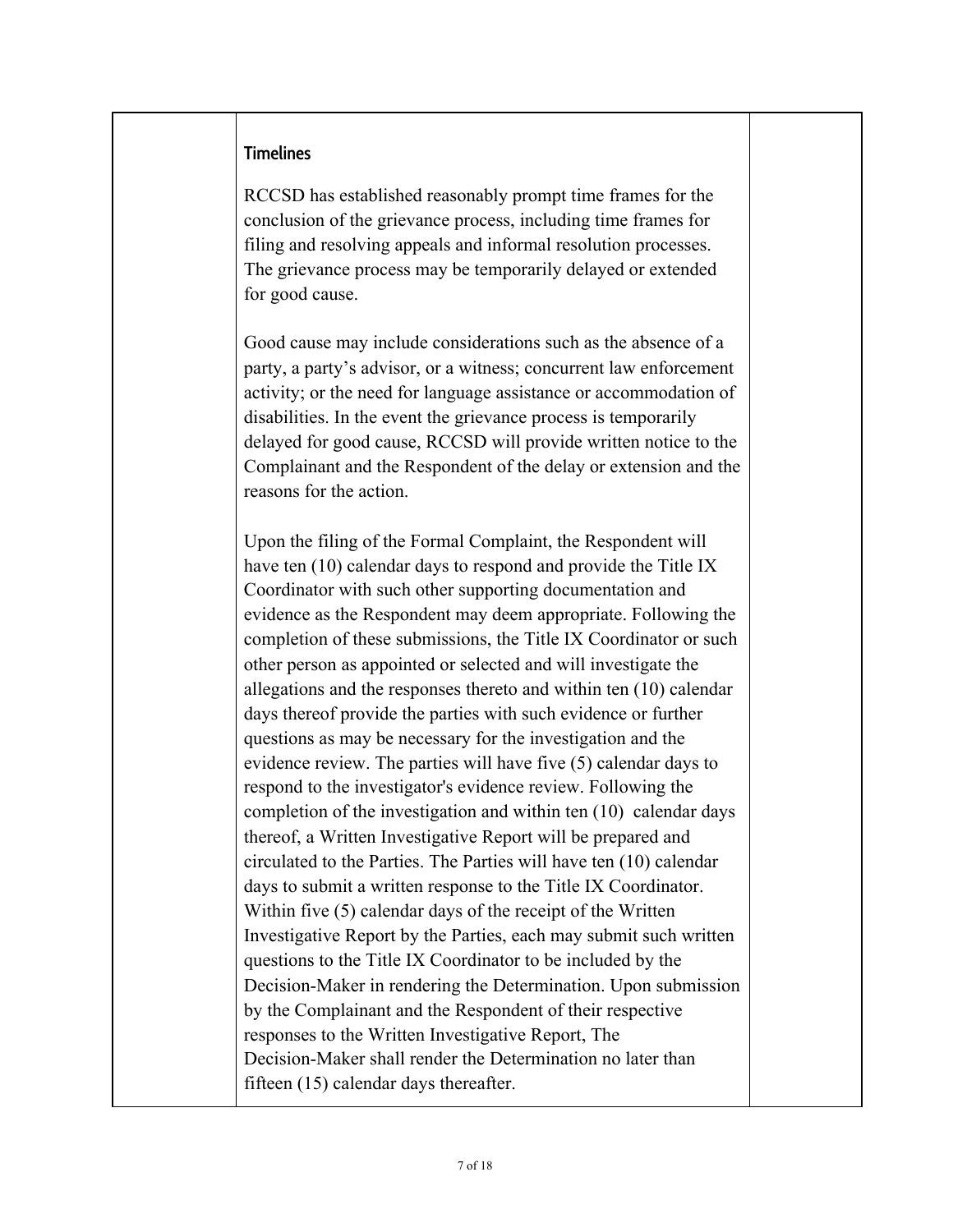| <b>Action</b>                                                                                                                                                                                                                  | <b>Time Allotted</b>                                 |
|--------------------------------------------------------------------------------------------------------------------------------------------------------------------------------------------------------------------------------|------------------------------------------------------|
| Complaint                                                                                                                                                                                                                      | Day $1$                                              |
| Response                                                                                                                                                                                                                       | 10 Days to Respond                                   |
| Investigation and follow-up<br>Submissions                                                                                                                                                                                     | 10 Days to Investigate                               |
| Evidence Review and<br><b>Investigative Discovery</b>                                                                                                                                                                          | 5 Days to Respond                                    |
| Written Investigative Report                                                                                                                                                                                                   | 10 Days After Completion of<br>Discovery Parties'    |
| Written Questions to<br>Decision-Maker                                                                                                                                                                                         | 5 Days from Written<br>Investigative Report Parties' |
| Responses to Investigative<br>Report                                                                                                                                                                                           | 10 days from Written<br><b>Investigative Report</b>  |
| <b>Final Determination</b>                                                                                                                                                                                                     | 10 days from Parties'<br>Responses                   |
| Appeal                                                                                                                                                                                                                         | 10 days from Final<br>Determination                  |
| <b>Appeal Determination</b>                                                                                                                                                                                                    | 30 Days                                              |
| For the purposes of calculating calendar days, should the last<br>day of the prescribed period end on a weekend or a RCCSD<br>holiday, such period will be deemed to end on the next<br>calendar day when RCCSD is in session. |                                                      |
|                                                                                                                                                                                                                                |                                                      |
|                                                                                                                                                                                                                                |                                                      |
|                                                                                                                                                                                                                                |                                                      |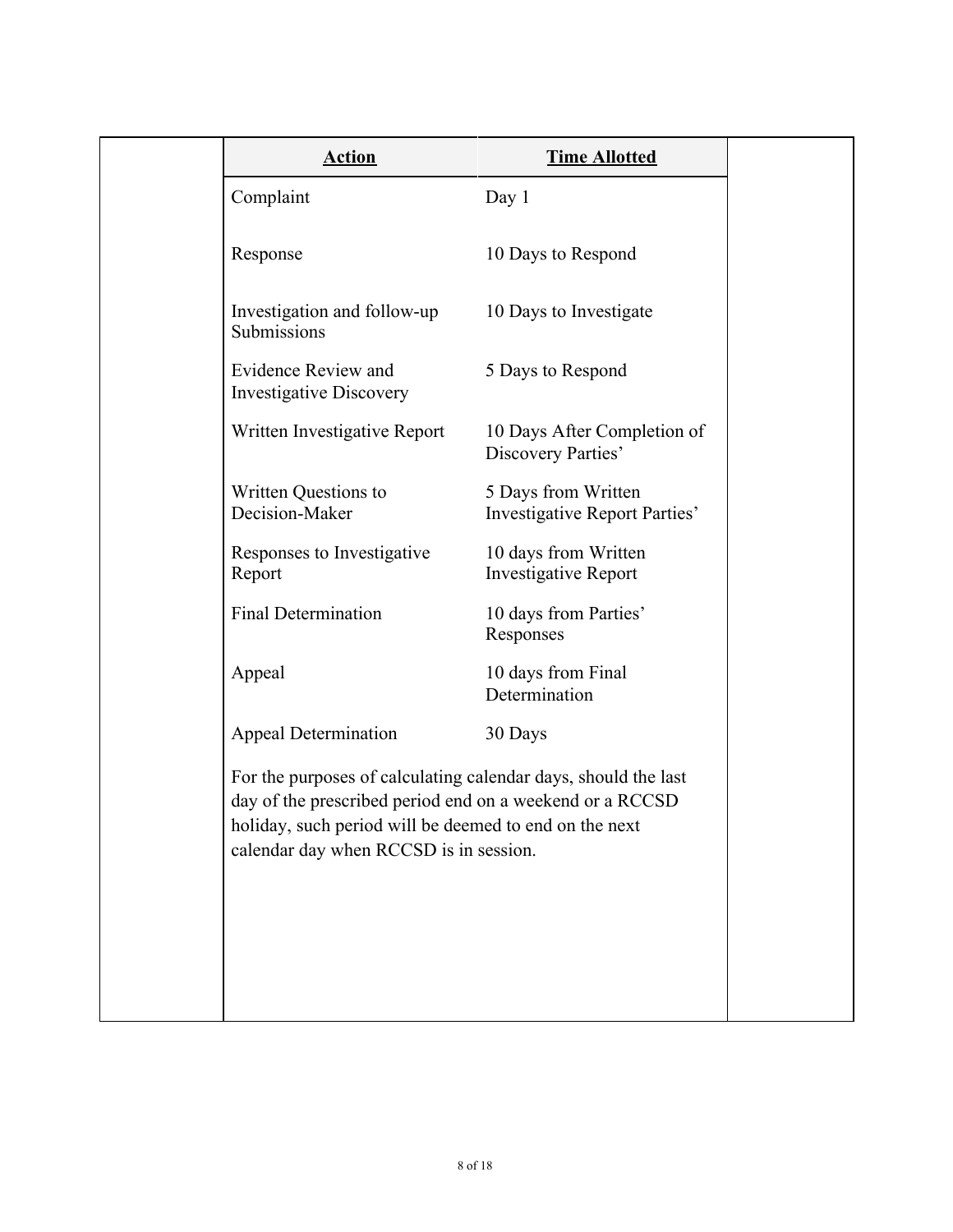#### **Response to a Formal Complaint**

At the time of filing a formal complaint, a Complainant must be participating in or attempting to participate in the education program or activity of RCCSD with which the formal complaint is filed. A formal complaint may be filed with the Title IX Coordinator in person, by mail, by electronic mail, or other means designated by RCCSD. RCCSD must follow the formal complaint process before the imposition of any disciplinary sanctions or other actions that are not supportive measures. However, nothing in this policy precludes the Red Clay Consolidated School District from removing a Respondent from the School's education program or activity on an emergency basis, provided that RCCSD undertakes an individualized safety and risk analysis, determines that an immediate threat to the physical health or safety of any student or other individual arising from the allegations of sexual harassment justifies removal, and provides the Respondent with notice and an opportunity to challenge the decision immediately following the removal. Nor does it preclude RCCSD from placing a non-student employee Respondent on administrative leave during the pendency of the grievance process. This provision may not be construed to modify any rights under the Individuals with Disabilities Education Act, Section 504 of the Rehabilitation Act of 1973, or the Americans with Disabilities Act.

Upon receipt of a formal complaint, RCCSD must provide written notice to the known parties including:

1. Notice of the allegations of sexual harassment, including information about the identities of the parties involved in the incident, the conduct allegedly constituting sexual harassment, the date and location of the alleged incident, and any sufficient details known at the time. Such notice must be provided with sufficient time to prepare a response before any initial interview;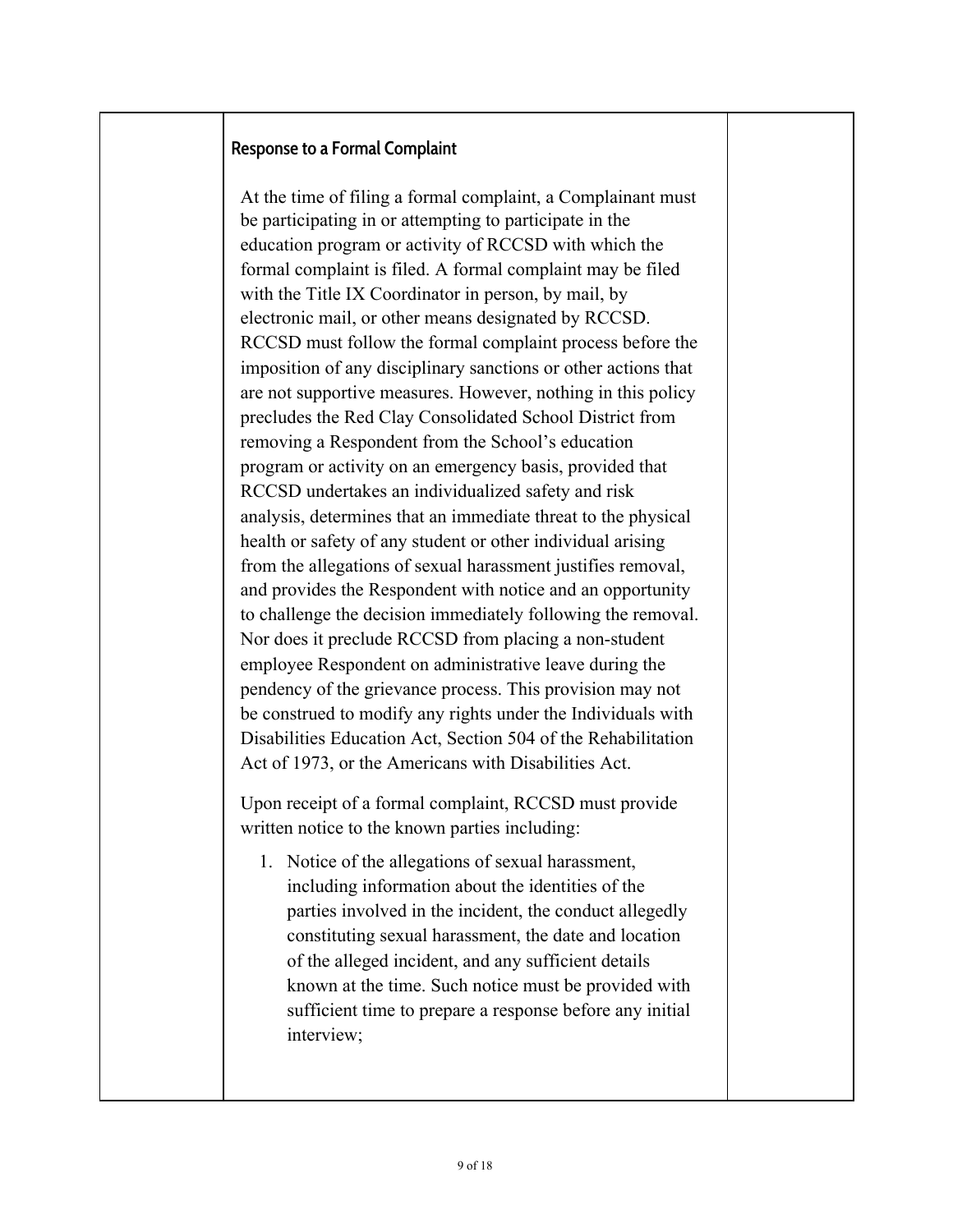|  | 2. An explanation of RCCSD investigation procedures,<br>including any informal resolution process;                                                                                                                                                                                                                                                     |  |
|--|--------------------------------------------------------------------------------------------------------------------------------------------------------------------------------------------------------------------------------------------------------------------------------------------------------------------------------------------------------|--|
|  | 3. A statement that the Respondent is presumed not<br>responsible for the alleged conduct and that a<br>determination regarding responsibility will be made by<br>the decision-maker at the conclusion of the<br>investigation;                                                                                                                        |  |
|  | 4. Notice to the parties that they may have an advisor of<br>their choice who may be, but is not required to be, an<br>attorney, and may inspect and review any evidence<br>and                                                                                                                                                                        |  |
|  | 5. Notice to the parties of any provision in the RCCSD<br>code of conduct or policy that prohibits knowingly<br>making false statements or knowingly submitting false<br>information.                                                                                                                                                                  |  |
|  | If, in the course of an investigation, RCCSD decides to<br>investigate allegations about the Complainant or Respondent<br>that are not included in the notice initially provided, notice<br>of the additional allegations must be provided to known<br>parties.                                                                                        |  |
|  | RCCSD may consolidate formal complaints as to allegations<br>of sexual harassment against more than one (1) Respondent,<br>or by more than one $(1)$ Complainant against one $(1)$ or<br>more Respondents, or by one (1) party against the other<br>party, where the allegations of sexual harassment arise out of<br>the same facts or circumstances. |  |
|  |                                                                                                                                                                                                                                                                                                                                                        |  |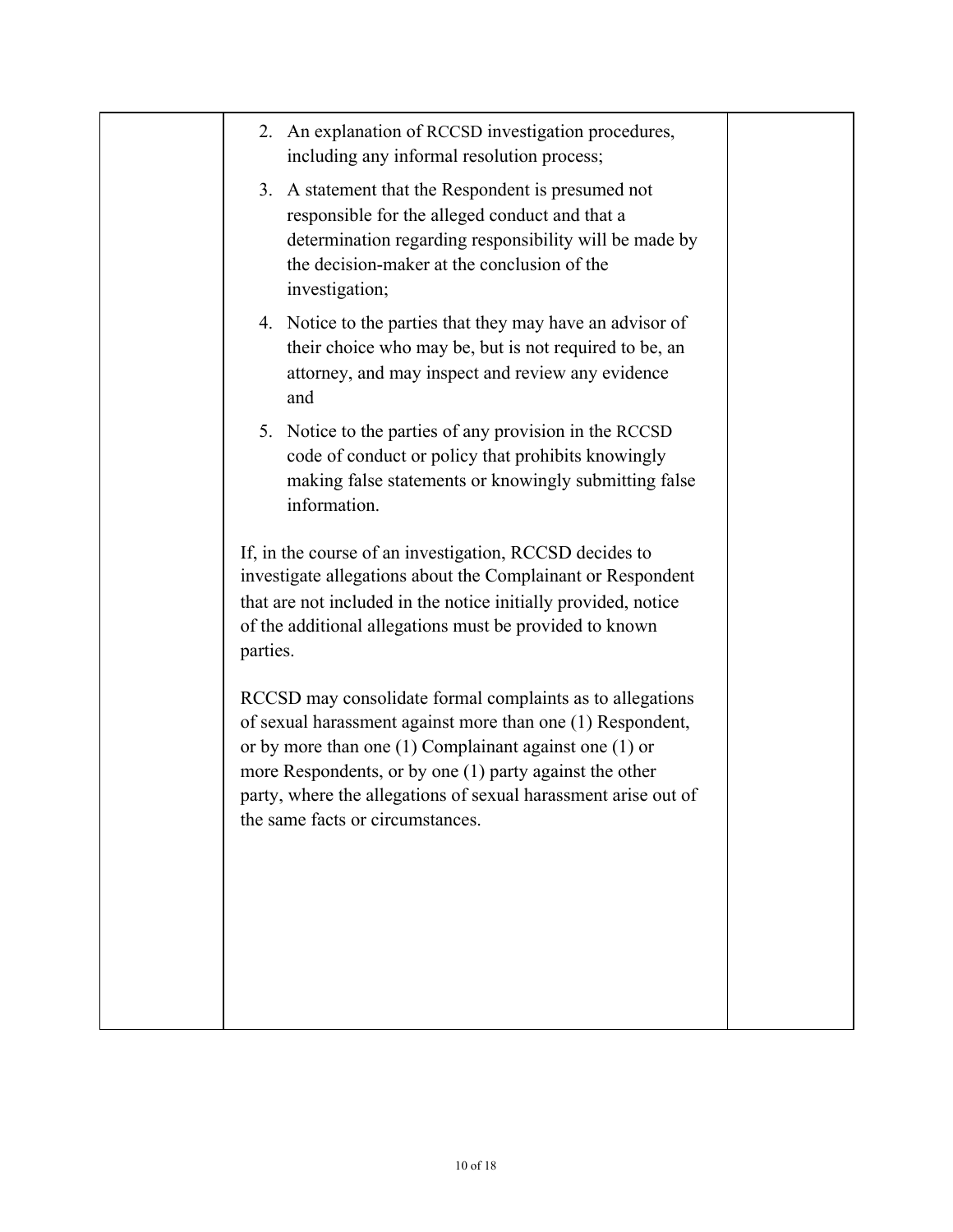#### **Investigation of a Formal Complaint**

When investigating a formal complaint and throughout the grievance process, RCCSD must:

- 1. Ensure that the burden of proof and the burden of gathering evidence sufficient to reach a determination regarding responsibility rests on RCCSD and not the parties';
- 2. Provide an equal opportunity for the parties to present witnesses and evidence;
- 3. Not restrict either party's ability to discuss the allegations under investigation or to gather and present relevant evidence;
- 4. Allow the parties to be accompanied with an advisor of the party's choice who may be, but is not required to be, an attorney. RCCSD may establish restrictions regarding the extent to which the advisor may participate in the proceedings, as long as the restrictions apply equally to both parties;
- 5. Provide written notice of the date, time, location, participants, and purpose of any interview or meeting at which a party is expected to participate, with sufficient time for the party to prepare to participate;
- 6. Provide the parties equal access to review all the evidence collected which is directly related to the allegations raised in a formal complaint and comply with the review periods outlined in this process;
- 7. Objectively evaluate all relevant evidence without relying on sex stereotypes;
- 8. Ensure that Title IX Coordinators, investigators, decision-makers and individuals who facilitate an informal resolution process, do not have a conflict of interest or bias for or against Complainants or Respondents generally or an individual Complainant or Respondent;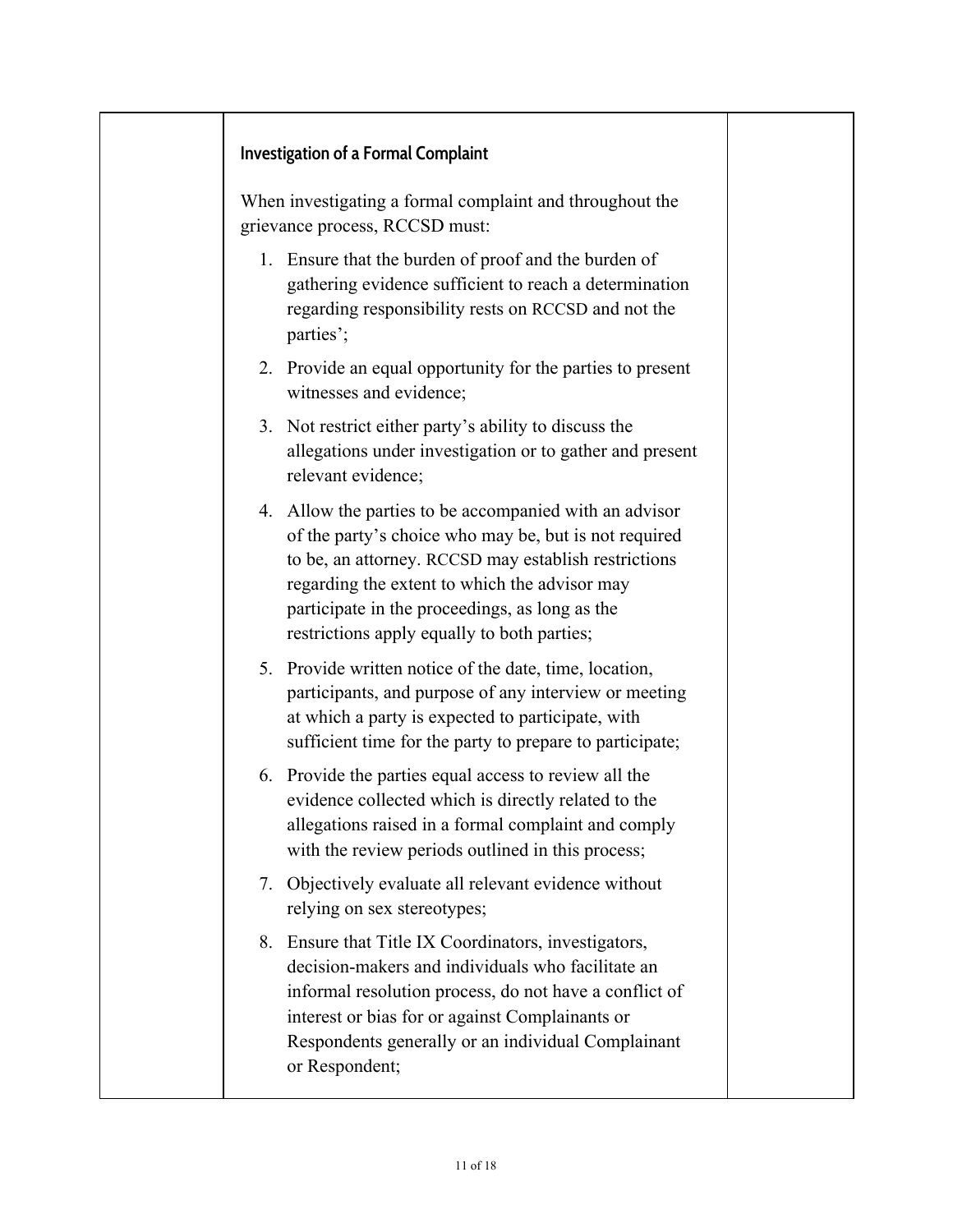- 9. Not make credibility determinations based on the individual's status as Complainant, Respondent or witness;
- 10. Not use questions or evidence that constitute or seek disclosure of privileged information unless waived.

# **Dismissal of Formal Complaints**

If the conduct alleged in the formal complaint would not constitute sexual harassment even if proved, did not occur in Red Clay education program or activity, or did not occur against a person in the United States, then RCCSD must dismiss the formal complaint with regard to that conduct for purposes of sexual harassment under this policy.

The Title IX Coordinator also may dismiss the formal complaint or any allegations therein at any time during the investigation or hearing, if applicable, when any of the following apply:

- 1. A Complainant provides written notification to the Title IX Coordinator that the Complainant would like to withdraw the formal complaint or any allegations therein;
- 2. The Respondent is no longer enrolled or employed by RCCSD or
- 3. Specific circumstances prevent RCCSD from gathering evidence sufficient to reach a determination as to the formal complaint or allegations therein.

Upon dismissal, the Title IX Coordinator promptly sends written notice of the dismissal and the reasons for dismissal simultaneously to both parties.

# **Evidence Review – Discovery Period**

RCCSD provides both parties an equal opportunity to inspect and review any evidence obtained as part of the investigation so that each party can meaningfully respond to the evidence prior to the conclusion of the investigation. The evidence provided by RCCSD must include evidence that is directly related to the allegations in the formal complaint, evidence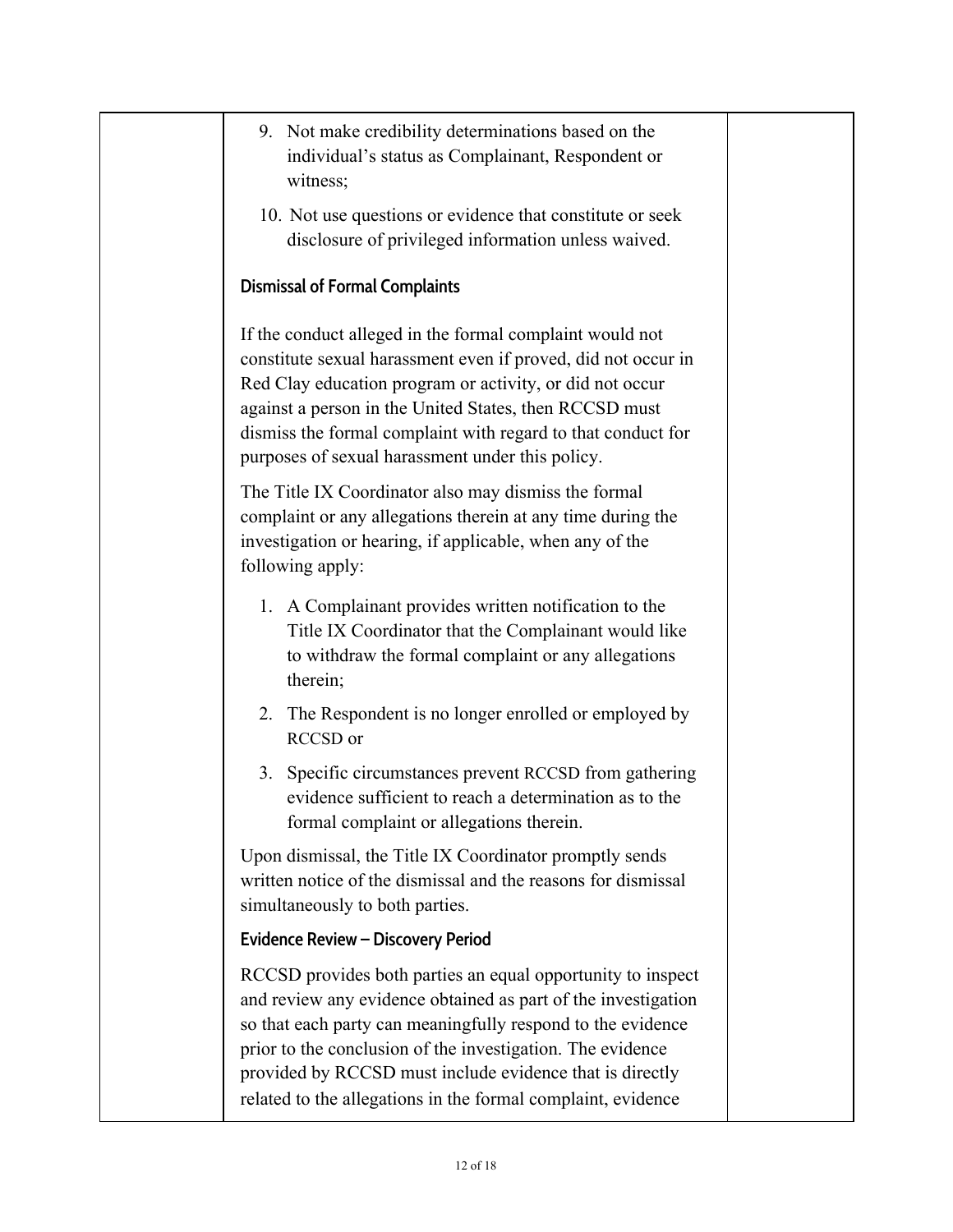upon which the School does not intend to rely in reaching a determination regarding responsibility, and any inculpatory or exculpatory evidence whether obtained from a party or other source. Prior to completion of the investigative report, the Title IX Coordinator must send to each party and the party's advisor, if any, the evidence subject to inspection and review in an electronic format or a hard copy. The parties have ten (10) calendar days to submit a written response to the Title IX Coordinator, which the investigator will consider prior to completion of the investigative report.

#### **Investigative Report**

The investigator must prepare an investigative report that fairly summarizes relevant evidence and send the report to the Title IX Coordinator. The Title IX Coordinator must send to each party and the party's advisor, if any, the investigative report in an electronic format or a hard copy, for their review and written response. The parties have ten (10) calendar days to submit a written response to the Title IX Coordinator.

#### **Decision-Maker's Determination**

The decision-maker cannot make a determination regarding responsibility until ten (10) calendar days from the date the Complainant and Respondent submit their respective responses to the investigative report.

Prior to reaching a determination regarding responsibility, the decision-maker must afford each party the opportunity to submit written, relevant questions that a party wants asked of any party or witness, provide each party with the answers, and allow for additional, limited follow-up questions from each party. Questions and evidence about the Complainant's sexual predisposition or prior sexual behavior are not relevant, unless such questions and evidence about the Complainant's prior sexual behavior are offered to prove that someone other than the Respondent committed the conduct alleged by the Complainant, or if the questions and evidence concern specific incidents of the Complainant's prior sexual behavior with respect to the Respondent and are offered to prove consent. Questions must be submitted to the Title IX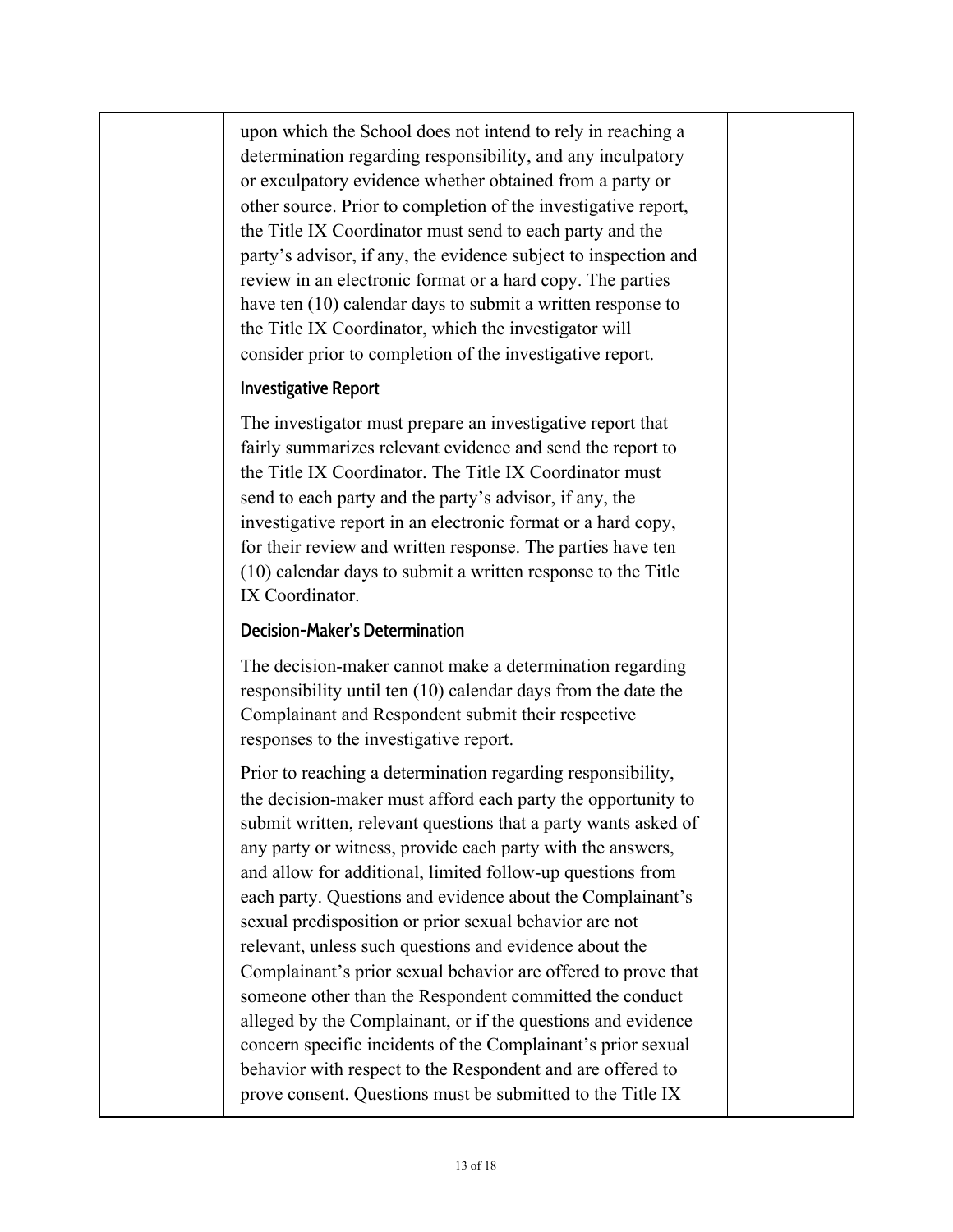| Coordinator within five $(5)$ calendar days from the date the<br>Complainant and Respondent receive the investigator's<br>report.                                                                                                                                                                                                                                                  |  |
|------------------------------------------------------------------------------------------------------------------------------------------------------------------------------------------------------------------------------------------------------------------------------------------------------------------------------------------------------------------------------------|--|
| The decision-maker must issue a written determination<br>regarding responsibility based on a preponderance of the<br>evidence standard. The decision-maker's written<br>determination must:                                                                                                                                                                                        |  |
| 1. Identify the allegations potentially constituting sexual<br>harassment;                                                                                                                                                                                                                                                                                                         |  |
| 2. Describe the procedural steps taken, including any<br>notifications to the parties, interviews with parties and<br>witnesses, site visits, methods used to gather evidence,<br>and hearings held;                                                                                                                                                                               |  |
| Include the findings of fact supporting the determination;<br>3.                                                                                                                                                                                                                                                                                                                   |  |
| 4. Draw conclusions regarding the application of any<br>RCCSD policies and/or code of conduct rules to the<br>facts;                                                                                                                                                                                                                                                               |  |
| 5. Address each allegation and a resolution of the complaint<br>including a determination regarding responsibility, the<br>rationale therefor, any recommended disciplinary<br>sanction(s) imposed on the Respondent, and whether<br>remedies designed to restore or preserve access to the<br>educational program or activity will be provided by<br>RCCSD to the Complainant and |  |
| The procedures and permissible bases for the<br>6.<br>Complainant and/or Respondent to appeal the<br>determination.                                                                                                                                                                                                                                                                |  |
| A copy of the written determination must be provided to<br>both parties simultaneously, and generally will be provided<br>within sixty (60) calendar days from Red Clay receipt of a<br>formal complaint.                                                                                                                                                                          |  |
| The determination regarding responsibility becomes final<br>either on the date that RCCSD provides the parties with the<br>written determination of the result of the appeal, if an appeal<br>is filed, or if an appeal is not filed, the date on which an<br>appeal would no longer be considered timely.                                                                         |  |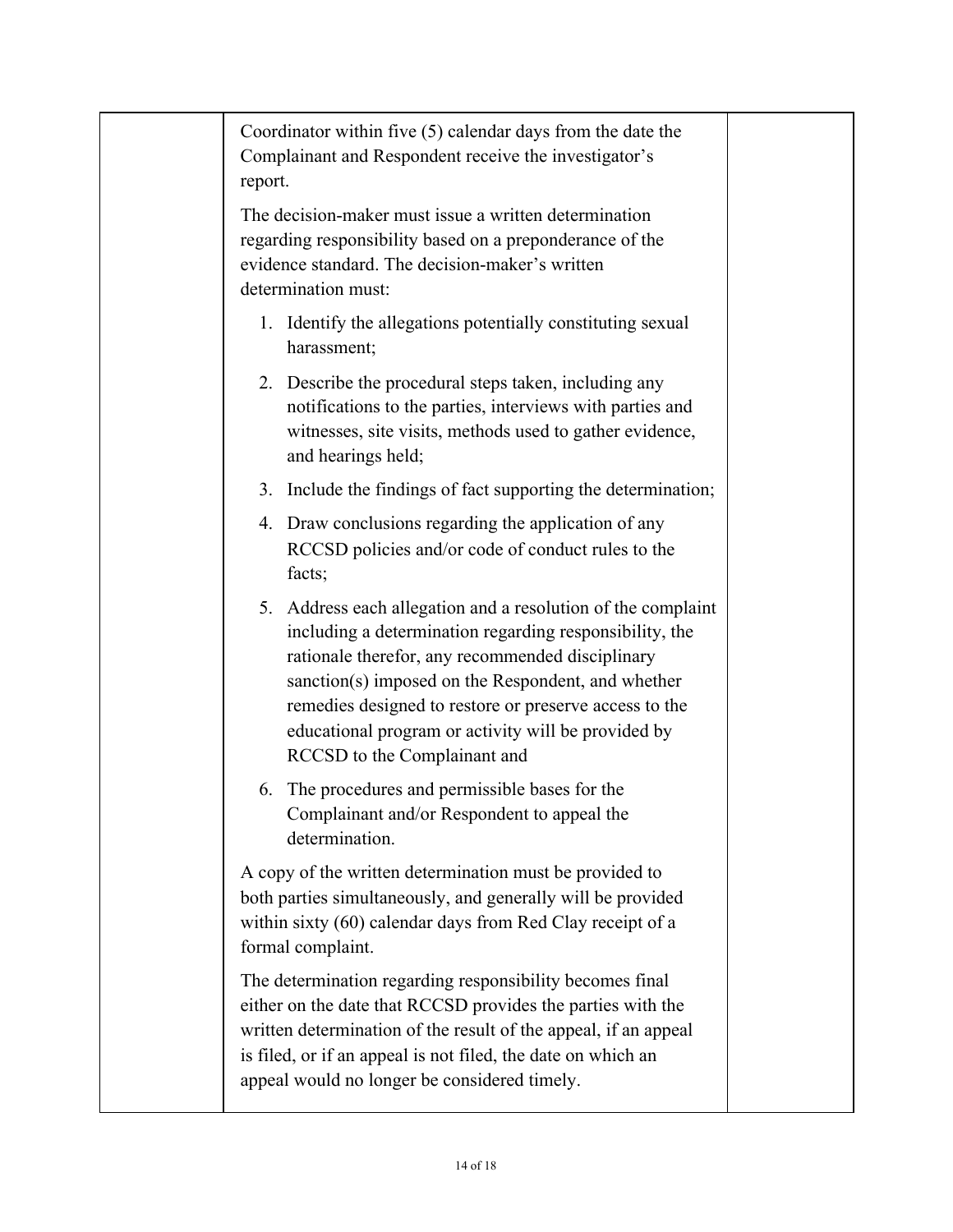Where a determination of responsibility for sexual harassment has been made against the Respondent, RCCSD will provide remedies to the Complainant that are designed to restore or preserve equal access to Red Clay education program or activity. Such remedies may include supportive measures; however, remedies need not be non-disciplinary or non-punitive and need not avoid burdening the Respondent. The Title IX Coordinator is responsible for effective implementation of any remedies. Following any determination of responsibility, the School may implement disciplinary sanctions in accordance with State or Federal law and or/the negotiated agreement. For students, the sanctions may include disciplinary action, up to and including permanent exclusion. For employees, the sanctions may include any form of responsive discipline, up to and including termination.

#### **Appeals**

Either the Complainant or Respondent may appeal the decision-maker's determination regarding responsibility or a dismissal of a formal complaint, on the following bases:

- 1. Procedural irregularity that affected the outcome of the matter;
- 2. New evidence that was not reasonably available at the time that could affect the outcome and
- 3. The Title IX Coordinator, investigator, or decision-maker had a conflict of interest or bias for or against Complainants or Respondents generally or an individual Complainant or Respondent that affected the outcome.

The request to appeal must be made in writing to the Title IX Coordinator within ten (10) calendar days after the date of the written determination. The appeal decision-maker must not have a conflict of interest or bias for or against Complainants or Respondents generally or an individual Complainant or Respondent and cannot be the Title IX Coordinator, the investigator, or the decision-maker from the original determination.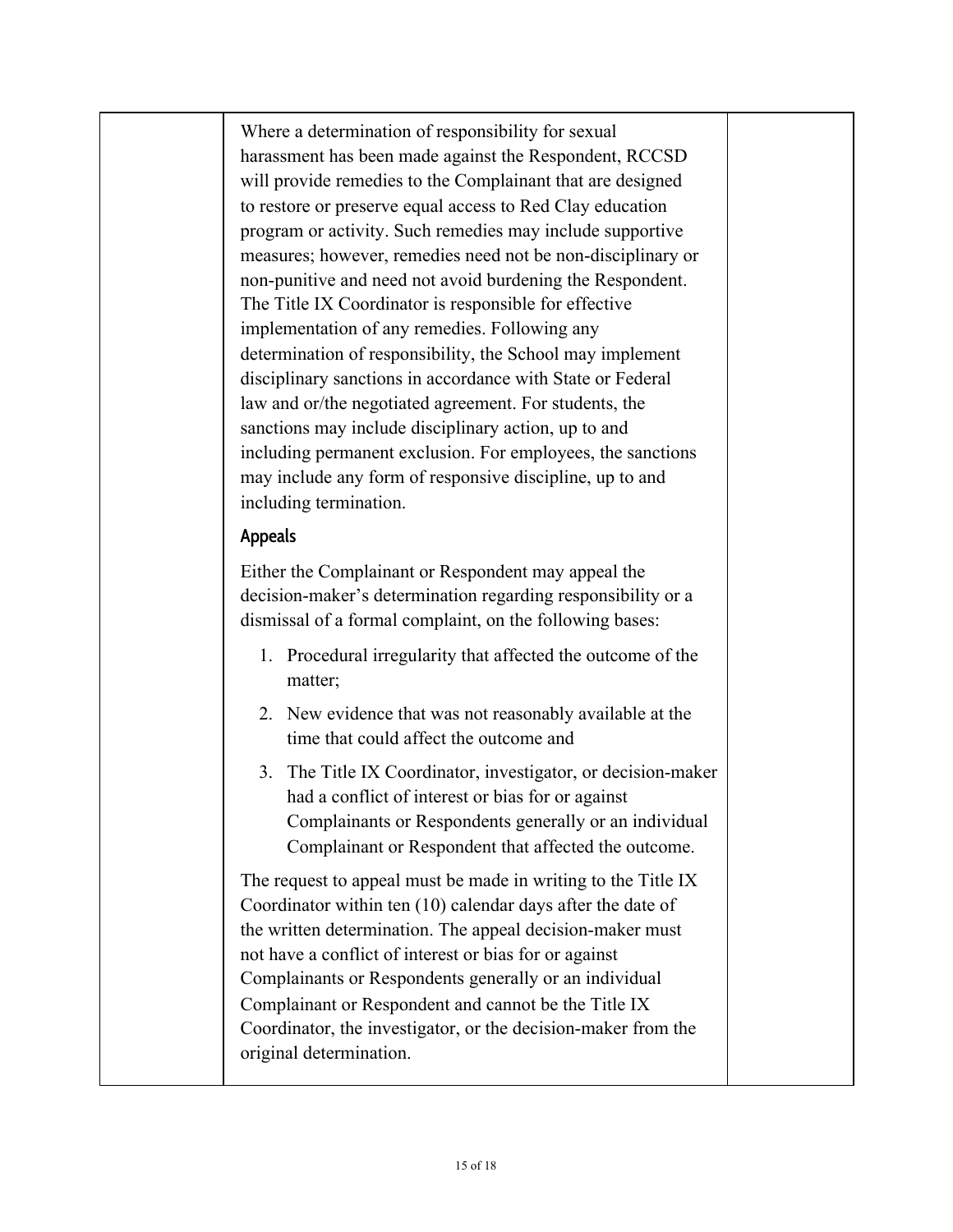The appeal decision-maker must notify the other party in writing when an appeal is filed and give both parties a reasonable equal opportunity to submit a written statement in support of, or challenging, the outcome. After reviewing the evidence, the appeal decision-maker must issue a written decision describing the result of the appeal and the rationale for the result. The decision must be provided to both parties simultaneously, and generally will be provided within thirty (30) calendar days from the date the appeal is filed.

# **Informal Resolution Process**

Except when concerning allegations that an employee sexually harassed a student, at any time during the formal complaint process and prior to reaching a determination regarding responsibility, RCCSD may facilitate an informal resolution process, such as mediation, that does not involve a full investigation and determination of responsibility, provided that the School:

- 1. Provides to the parties a written notice disclosing:
	- a. The allegations;
	- b. The requirements of the informal resolution process including the circumstances under which it precludes the parties from resuming a formal complaint arising from the same allegations, provided, however, that at any time prior to agreeing to a resolution, any party has the right to withdraw from the informal resolution process and resume the Title IX formal complaint process with respect to the formal complaint and
	- c. Any consequences resulting from participating in the informal resolution process, including the records that will be maintained or could be shared.
	- d. Obtains the parties' voluntary, written consent to the informal resolution process.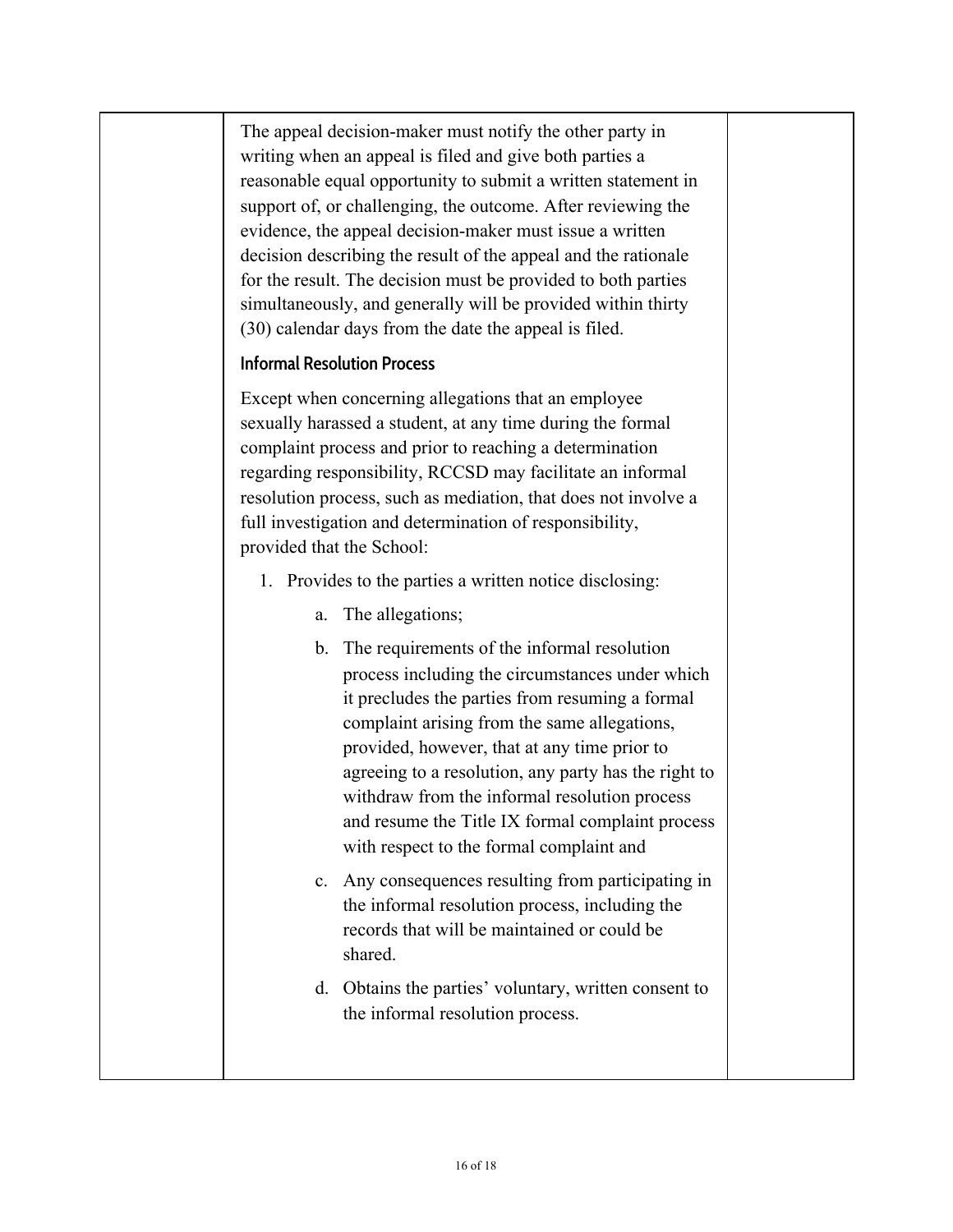|                | The informal resolution process generally will be completed<br>within thirty (30) calendar days, unless the parties and the<br>Title IX Coordinator mutually agree to temporarily delay or<br>extend the process. The formal grievance process timelines<br>are stayed during the parties' participation in the informal<br>resolution process. If the parties do not reach resolution<br>through the informal resolution process, the parties will<br>resume the formal complaint grievance process, including<br>timelines for resolution, at the point they left off.<br>Recordkeeping |  |
|----------------|-------------------------------------------------------------------------------------------------------------------------------------------------------------------------------------------------------------------------------------------------------------------------------------------------------------------------------------------------------------------------------------------------------------------------------------------------------------------------------------------------------------------------------------------------------------------------------------------|--|
|                | RCCSD must maintain for a period of seven (7) years records<br>of:                                                                                                                                                                                                                                                                                                                                                                                                                                                                                                                        |  |
|                | 1. Each sexual harassment investigation, including any<br>determination regarding responsibility, any disciplinary<br>sanctions imposed on the Respondent, and any remedies<br>provided to the Complainant designed to restore or<br>preserve equal access to the School's education program<br>or activity;                                                                                                                                                                                                                                                                              |  |
|                | Any appeal and the result therefrom;<br>2.                                                                                                                                                                                                                                                                                                                                                                                                                                                                                                                                                |  |
|                | Any informal resolution and the result therefrom and<br>3.                                                                                                                                                                                                                                                                                                                                                                                                                                                                                                                                |  |
|                | 4. All materials used to train Title IX Coordinators,<br>investigators, decision-makers, and any person who<br>facilitates an informal resolution process. RCCSD must<br>make these training materials publicly available on its<br>website.                                                                                                                                                                                                                                                                                                                                              |  |
|                | RCCSD must create, and maintain for a period of seven (7)<br>years, records of any actions, including any supportive<br>measures, taken in response to a report or formal complaint<br>of sexual harassment. In each instance, RCCSD must<br>document the basis for its conclusion that its response was<br>not deliberately indifferent, and document that it has taken<br>measures designed to restore or preserve equal access to the<br>School's education program or activity.                                                                                                       |  |
| Responsibility | The Board leadership and the Superintendent shall be<br>responsible for compliance.                                                                                                                                                                                                                                                                                                                                                                                                                                                                                                       |  |